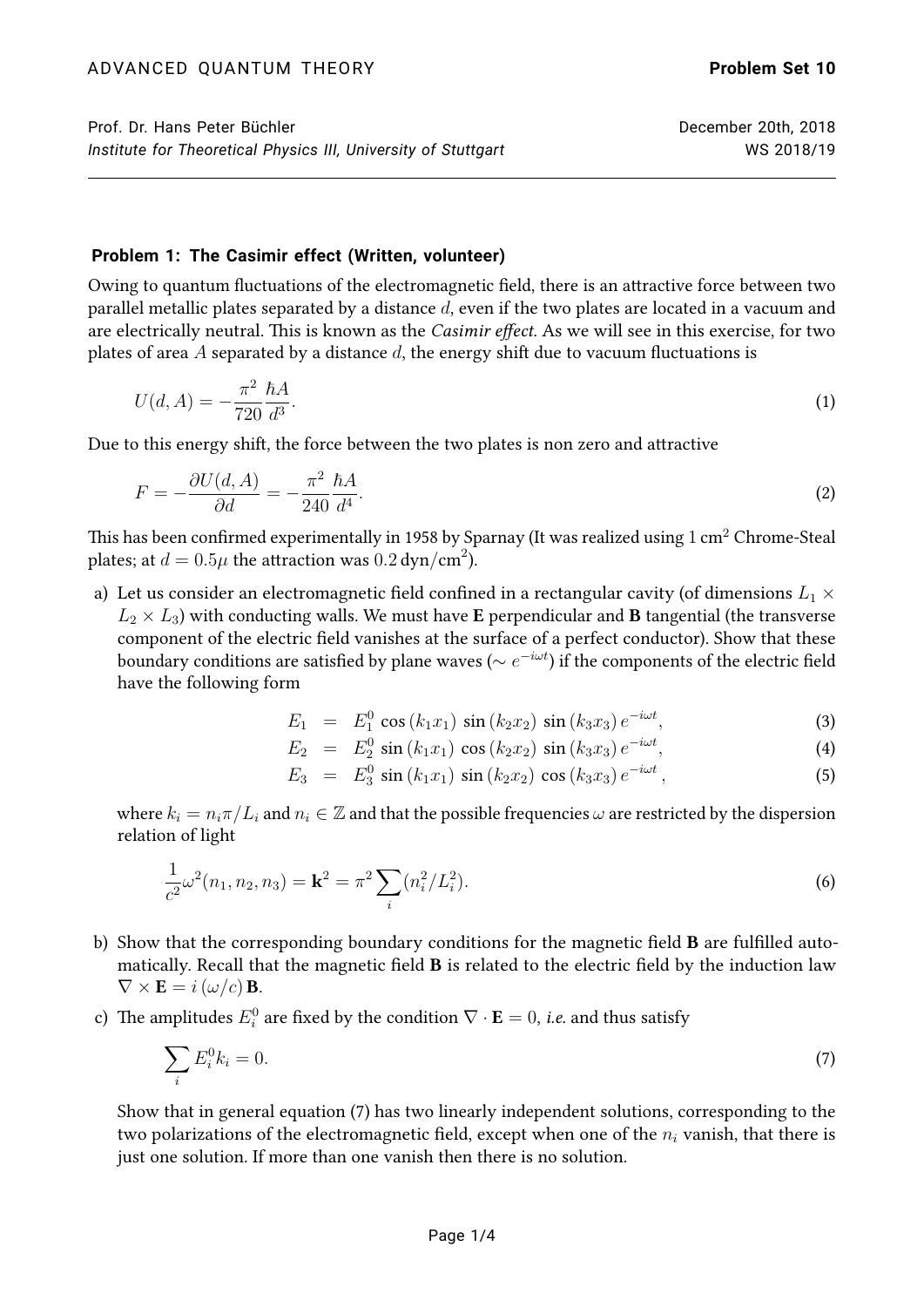

Abbildung 1: Setup of the two plates used to measure the Casimir effect.

d) Consider now two conducting and non-charged plates of dimensions  $L \times L$  placed in a parallelogram with conducting walls as shown in the Figure 1. One conducting plate is fixed at the beginning of the box, while the second plate is chosen to be at a distance  $d$  from the former. This second plate will be moved to a distance  $R/\eta$  (with arbitrary  $\eta > 0$ ) in a forthcoming step. We can define

<span id="page-1-1"></span>
$$
U(d, L, R) \equiv \mathcal{E}_I(d) + \mathcal{E}_{II}(R - d) - [\mathcal{E}_{III}(R/\eta) + \mathcal{E}_{IV}(R - R/\eta)] \tag{8}
$$

as the energy difference between the zero point energies of the initial and final configurations, where  $\mathcal{E}_I$ ,  $\mathcal{E}_{II}$ ,  $\mathcal{E}_{III}$ ,  $\mathcal{E}_{IV}$  refer to the zero-point energy of each subspace, respectively. Show that each of them is divergent.

Defining these subspaces are indeed a tool to avoid divergences, as we are actually interested in taking the limit

<span id="page-1-0"></span>
$$
U(d, L) = \lim_{R \to \infty} U(d, L, R) \tag{9}
$$

Thus, we need first to regularize the sums of the zero-point energy prior to calculation of Eq. [\(9\)](#page-1-0). After the computation of Eq. [\(9\)](#page-1-0), we will undo the regularization.

e) A convenient regularization method is the following

$$
\mathcal{E}_{I,II} \to \mathcal{E}_{I,II}^{reg} = \sum_{\omega} \frac{1}{2} \hbar \omega \, \exp[-\alpha \omega/\pi c] \; . \tag{10}
$$

Taking into account the dispersion relation [\(6\)](#page-0-1) we have

<span id="page-1-2"></span>
$$
\mathcal{E}_I^{reg} = \hbar c \sum_{l,m,n} k_{l,m,n}(d,L,L) \exp[-(\alpha/\pi) k_{l,m,n}(d,L,L))], \qquad (11)
$$

where

$$
k_{l,m,n}(d,L,L) = \sqrt{\left(\frac{l\pi}{d}\right)^2 + \left(\frac{m\pi}{L}\right)^2 + \left(\frac{n\pi}{L}\right)^2}.
$$
\n(12)

We can define the regularized energy difference Eq. [\(8\)](#page-1-1) as

<span id="page-1-3"></span>
$$
U^{reg}\left(d,L,R,\alpha\right) = \mathcal{E}_I^{reg}(d) + \mathcal{E}_{II}^{reg}(R-d) - \left\{ \mathcal{E}_{III}^{reg}(R/\eta) + \mathcal{E}_{IV}^{reg}(R-R/\eta) \right\} \,. \tag{13}
$$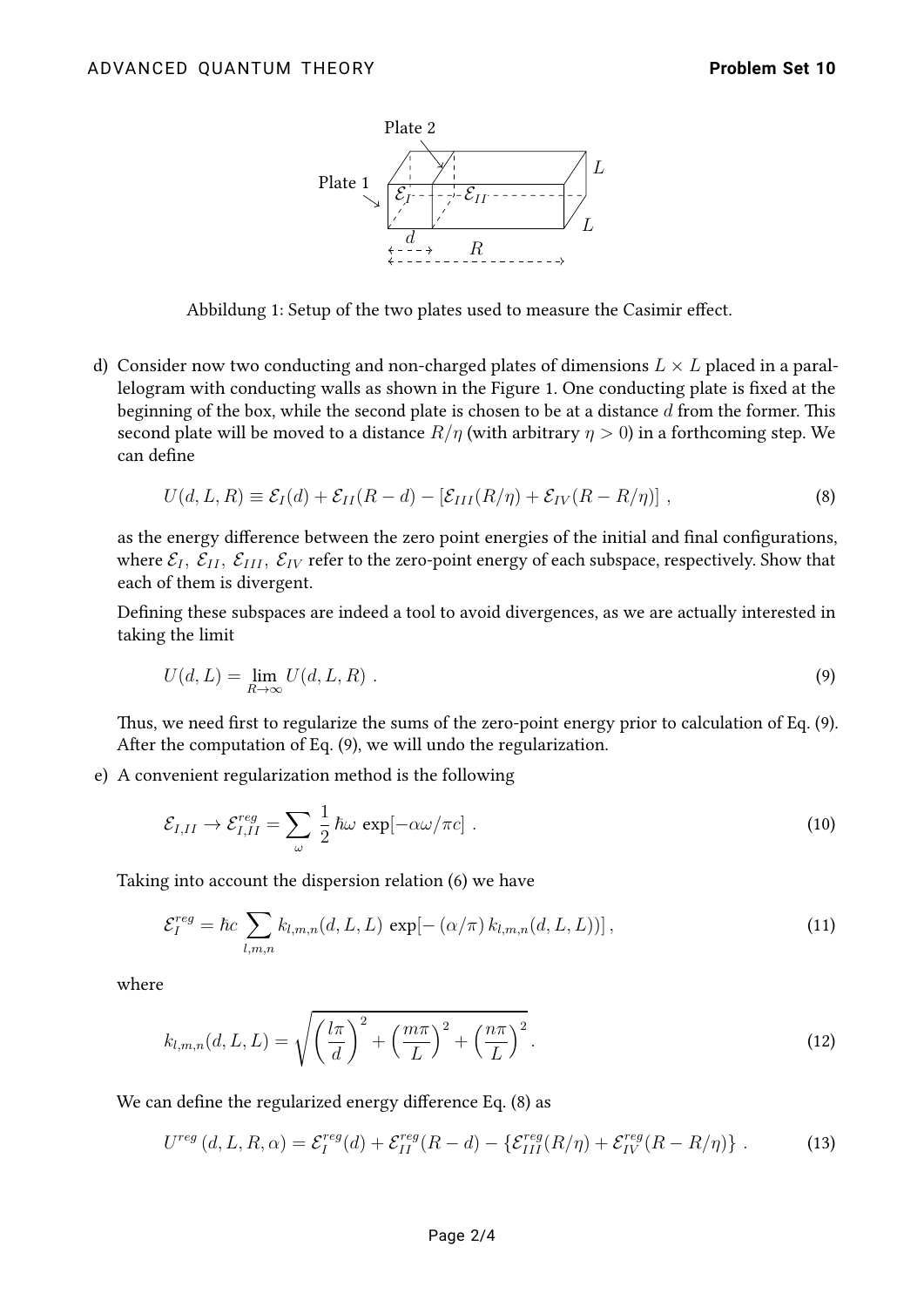f) Let us consider the sum in equation [\(11\)](#page-1-2). Consider very large L and replace the sums over  $m$ and n by integrals (a more precise way would be to study  $U^{reg}(d, R, L^2, \alpha)/L^2$  when  $L$  goes to infinity) obtaining

<span id="page-2-0"></span>
$$
\mathcal{E}_{I}^{reg}(d, L, \alpha) = \hbar c \sum_{l=0}^{\infty} \int_{0}^{\infty} dm \int_{0}^{\infty} dm \sqrt{\left(\frac{l\pi}{d}\right)^{2} + \left(\frac{m\pi}{L}\right)^{2} + \left(\frac{n\pi}{L}\right)^{2}} \times \exp\left[-\frac{\alpha}{\pi} \sqrt{\left(\frac{l\pi}{d}\right)^{2} + \left(\frac{m\pi}{L}\right)^{2} + \left(\frac{n\pi}{L}\right)^{2}}\right].
$$
\n(14)

In equation [\(13\)](#page-1-3) the term with  $l = 0$  does not contribute to the sum. Therefore we can neglect it. Transform equation [\(14\)](#page-2-0) into

$$
\mathcal{E}_I^{reg} = -\frac{\pi^2}{4}\,\hbar c\,L^2\,\frac{d^3}{d\alpha^3}\,\sum_{l=1}^{\infty}\int_0^{\infty}\frac{dz}{1+z}\exp\left[-\frac{l}{d}\,\alpha\,\sqrt{1+z}\right].\tag{15}
$$

Perform the sum over l and then take the derivative with respect to  $\alpha$ , arriving to

$$
\mathcal{E}_I^{reg} = \frac{\pi^2 \hbar c L^2}{2d} \frac{d^2}{d\alpha^2} \frac{d/\alpha}{\exp[\alpha/d] - 1}.
$$
\n(16)

g) Calculate  $U^{reg}$  and obtain Eq. (1) by taking the limits

$$
\lim_{R \to \infty} \lim_{\alpha \to 0} U^{reg}(d, L, R, \alpha) \tag{17}
$$

Hint:  $\frac{y}{e^{y}-1} = \sum_{n=0}^{\infty} \frac{B_n}{n!}$  $\frac{B_n}{n!} y^n$  where the  $B_n$  are the Bernoulli numbers.

## **Problem 2: Planck's radiation law (Oral)**

## **Learning objective**

In this problem, you derive Planck's radiation law of a black body which was a pioneering result in modern physics and quantum theory in particular.

First, consider a single mode of the electromagnetic field (without polarization) with Hamiltonian

$$
H = \hbar \omega_k a_k^{\dagger} a_k \,. \tag{18}
$$

- a) Calculate the partition sum Z and write down the thermal state  $\rho$  at temperature T.
- b) Calculate the mean particle number  $\bar{n} = \langle n \rangle$  and the mean energy  $\bar{E} = \langle H \rangle$  for the thermal state  $\rho$ .

In order to derive Planck's radiation law, consider a three-dimensional box of volume  $V=L^3$ with periodic boundary conditions. The Hamiltonian of the system is now given by

$$
H = \sum_{\mathbf{k},\lambda} \hbar \omega_k a_{\mathbf{k},\lambda}^\dagger a_{\mathbf{k},\lambda}, \qquad (19)
$$

where  $\omega_k = c|\mathbf{k}|$  and  $\lambda$  is the polarization of the mode **k**.